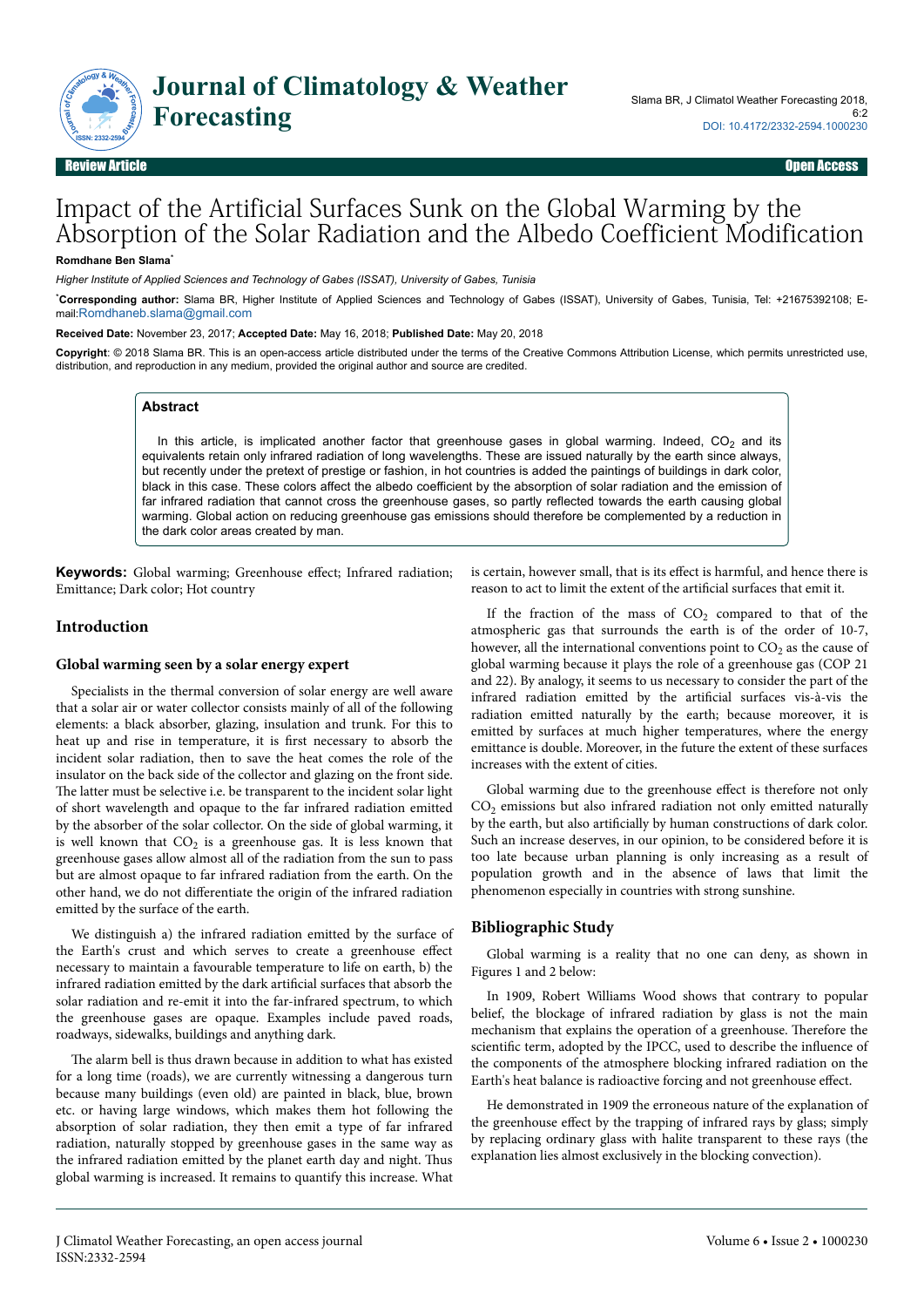Page 2 of 5



Figure 1: Annual Mean Temperature Change: 2040-2060 minus 1970-1990 [1].



Let's say it's true in a greenhouse, the warming is both the imprisonment of infrared rays and the reduction of convective losses because the greenhouse is hermetically closed; this is how, for the case of solar water collectors, there are those that are under vacuum to completely eliminate convective losses. Note that for agricultural greenhouses, farmers open the doors to create a draft in case of overheating in the presence of solar radiation. Нese are not the only ones responsible for warming a greenhouse, but it is the cover that mitigates the convective losses of the greenhouse with the outside ambient air. Нere are indeed double-glazed greenhouses in glass or plastic. Figure 3 shows that if there is no greenhouse effect (natural) the earth would be freezing. However, human activities have generated a lot of greenhouse gas emissions, which has significantly magnified the greenhouse effect and caused global warming.

Ben Slama [2-5] explains that while it is undeniable that the increase in CO2 emissions and its equivalents is causing the greenhouse effect, it should be noted that CO2 only stops far-infrared radiation, not the visible radiation for example. However, many human-built (roads, buildings, etc.) and dark-colored construction surfaces absorb solar radiation and re-emit it into the far-infrared spectrum to which greenhouse gases are opaque; the radiation is returned to the earth causing global warming.

On the bibliographic illustration side, some authors mention the link between infrared radiation emitted by the surfaces of internal and external buildings [6]. Other authors evoke the close link between radiation received and emitted by the earth [7,8] and global warming [9].





Kasztendeuch and Najjar [10] as well as Koncou et al [11] evoke the city atmosphere interaction in the perception of solar radiation, the projection of the shadow and the night warming especially in summer. A study by Ben Slama [12] shows the perception of solar radiation according to their impact on the walls of buildings for example.

In fact, the atmosphere, the oceans and the surface of the continents absorb solar radiation (short wavelengths: 0.25 to 2.5 micrometers). Thus, the Earth (surface and atmosphere) emits infrared radiation (between 5 and 100 micrometers). Нis radiation is emitted to space and therefore represents a loss of energy for the Earth. Нe overall balance is therefore zero. However, in the presence of GHGs, this farinfrared radiation is not transmitted to space [13,14] but sent back to the earth causing its warming, hence the climate change of which humanity is well aware (CF. COP 21 in Paris, November 2015 and COP 22 in Marrakech, November 2016).

The infrared radiation of the Earth can be measured by satellites equipped with sensitive sensors to this radiation and redirected towards the Earth. Нe image in Figure 4 represents an average of the measurements taken during the month of March 2001.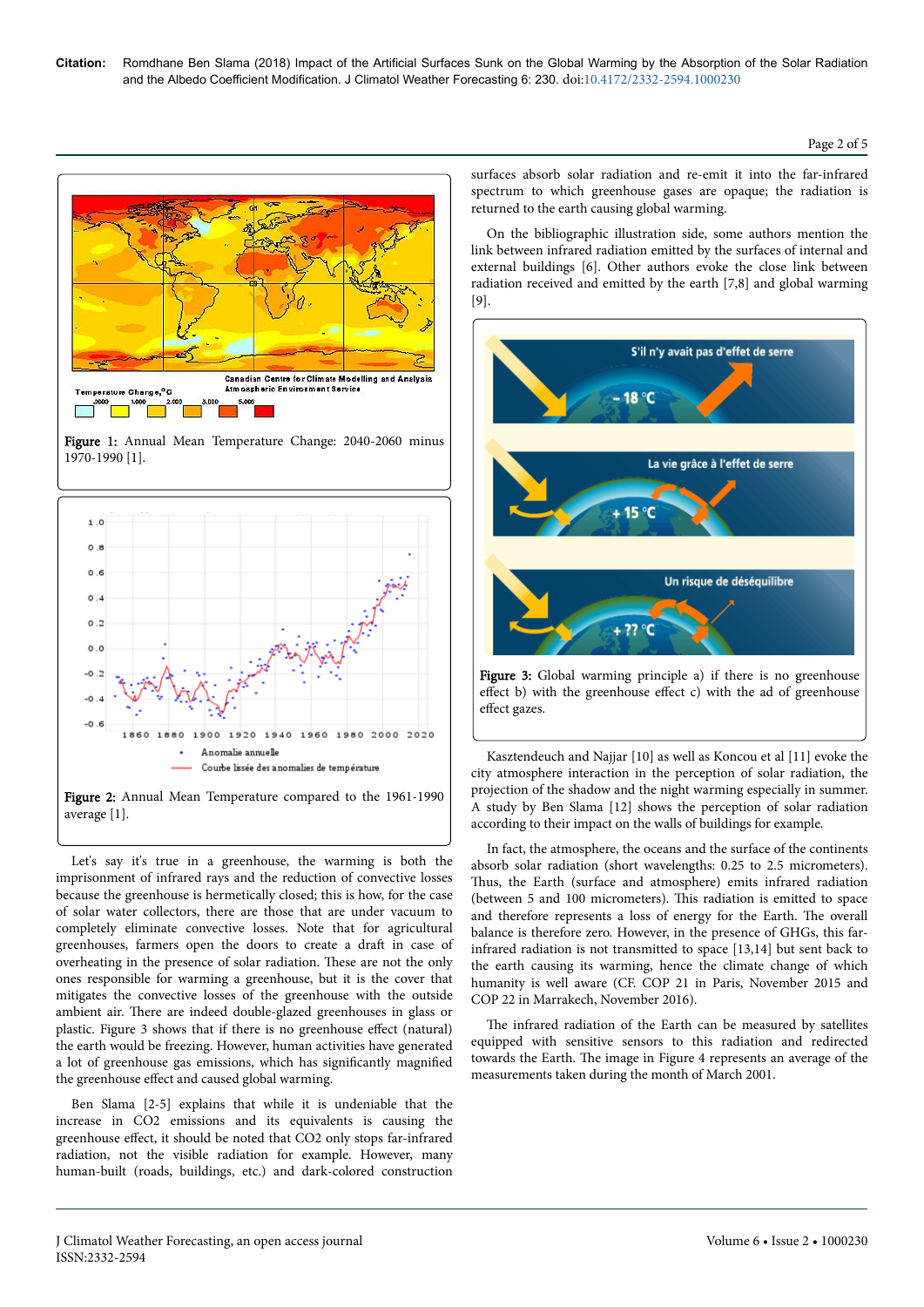

The IPCC reports evoke the impact of albedo modification on global warming, indicating that the melting of the ice of the poles would lead to a decrease in albedo and consequently a greater absorption of solar radiation and therefore warming. However it does not evoke the variation of the albedo of the constructions (roads and buildings) in the sunny countries!!!! which are growing more and more. By prestige search people choose dark colors for buildings. For cold countries, with low tau of sunshine, the dark colors of the artificial structures of cities have little effect on infrared emissions; which is not the case for very sunny countries.

# **Analogy Between a Solar Collector and Our Planet Earth**

Being personally a specialist in solar energy, thermal conversion, and to understand the purpose of this article, it is more explicit to start with a reminder of the thermal capture of solar radiation, with which I find that there is a similarity with the theme treated here since both are concerned by the greenhouse effect, but one favorably and the other adversely.

The principle of solar collectors is well known. They consist of an absorber (black), glazing (to create the greenhouse effect and causing the absorber to warm up), and thermal insulation to conserve heat (Figure 5).

To heat, it is necessary to place a window which lets the solar spectrum pass and which reflects thereafter the infrared radiation emitted by the absorber; moreover, black; this is how Far Infrared IR is produced. Against example: Imagine now that the absorber is white, it will therefore directly reflect the incident solar radiation, which will be possible to cross the window "selective"; so there will be no heating up in the solar collector! By analogy, these observations of the phenomenon of the greenhouse effect at the scale of the solar collector can be extrapolated on the planet earth scale concerning its reception of the solar radiation and it's heating by the GHGs. Figure 6 shows this phenomenon: transmission of solar radiation and reflection of infrared radiation.



Figure 5: Constitution of a solar collector with double glazing. Creation of the greenhouse effect.



Figure 6: Earth, sun, Infrared emissions and global warming by GHGs [13].

# Artificial Elements Impact in Infrared Emissions and **Global Warming**

Evolution of the area of artificialized areas: in the year 2000, the global urban coverage represented 0.5% of the total land area. In 2030, the urban space will have tripled in area, ie 1.2 million km2 of additional surface area (in all 1.8 million km², i.e. 1.5% of the total land area). In 2050, cities are home to 65% of the world's 9.5 billion people. In France, artificialized areas (tarred, built) occupy 4.9 million hectares in 2010, i.e. nearly 9% of the metropolis.

# **Climate Impact**

During the day, in the presence of clear sky sunshine, to the terrestrial radiation emissions in the IR spectrum towards the atmosphere, is added the infrared radiation emitted by artificial structures of dark color such as roads, cities, cars and even the clothes of individuals who emit in the same order of magnitude of wavelength; this is the latent object of this reflection and the writing of this article [15,16].

Obviously this only concerns the surplus daytime radiation due to artificial elements that absorb solar radiation (Figures 7-9).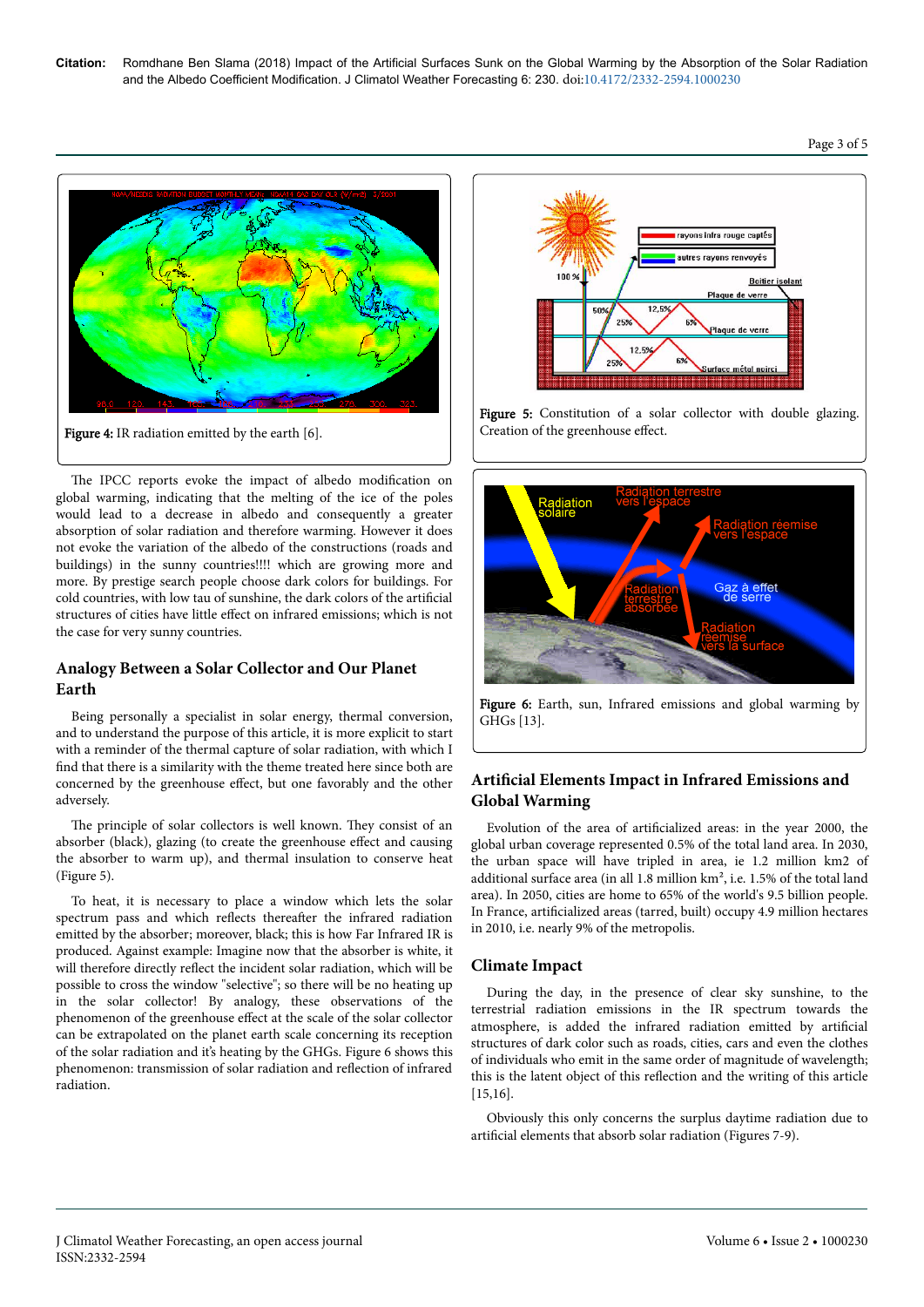# Page 4 of 5



Figure 7: Dark colored roads and pavements absorb sunlight and emit in the far infrared.



Figure 8: Dark-colored buildings and their emissions IR.



Figure 9: The dark colors of vehicles and their infrared emissions.

Thus,  $CO_2$  plays the role of greenhouse gas GHG only if it is opposed to infrared radiation emitted by the surface of the earth, during the crossing and the penetration of the atmosphere, a natural way. Нis IR radiation is of the distant type. Added to this are the IR

emissions of the dark and therefore warm surfaces of artificial structures built by man on the earth. It is therefore urgent to limit the area of these emitting surfaces and to avoid their expansion.

The power radiated by a matt surface, heated by the sun and according to its temperature is given by:  $P = \sigma$ . T 4

And, the corresponding average wavelength is given by: λmoy

It should be noted that the power emitted at 70°C is almost twice that at low temperature (20°C). Surfaces should not be heated by the effect of the sun. However, the sun cannot be easily avoided. On the other hand, it is possible to avoid its absorption by the use of clear and non-dark surfaces. Indeed, the absorption coefficient of solar radiation by a surface depends on its color, as shown in Figure 10.

In addition, the heating of the surfaces following the absorption of solar radiation has several harmful consequences:

- Creates significant thermal differences
- Cause premature aging of the finishes
- Causes blistering (if significant wood moisture)
- Causes scaling
- Promotes resin flows
- Promotes dimensional variations

| <b>Surface Temperature</b>                                              | $20^{\circ}$ C | $30^{\circ}$ C | $40^{\circ}$ C | $50^{\circ}$ C | $60^{\circ}$ C | $70^{\circ}$ C |
|-------------------------------------------------------------------------|----------------|----------------|----------------|----------------|----------------|----------------|
| Average wavelength of radiation                                         | 9.89           | 9.56           | 9.25           | 8.97           | 8.70           | 8.44           |
| Power of radiation causing the greenhouse effect<br>(W/m <sup>2</sup> ) | 417            | 478            | 544            | 617            | 697            | 785            |

Table 1: Showing Surface temperature at different wavelength of radiation and greenhouse effect.